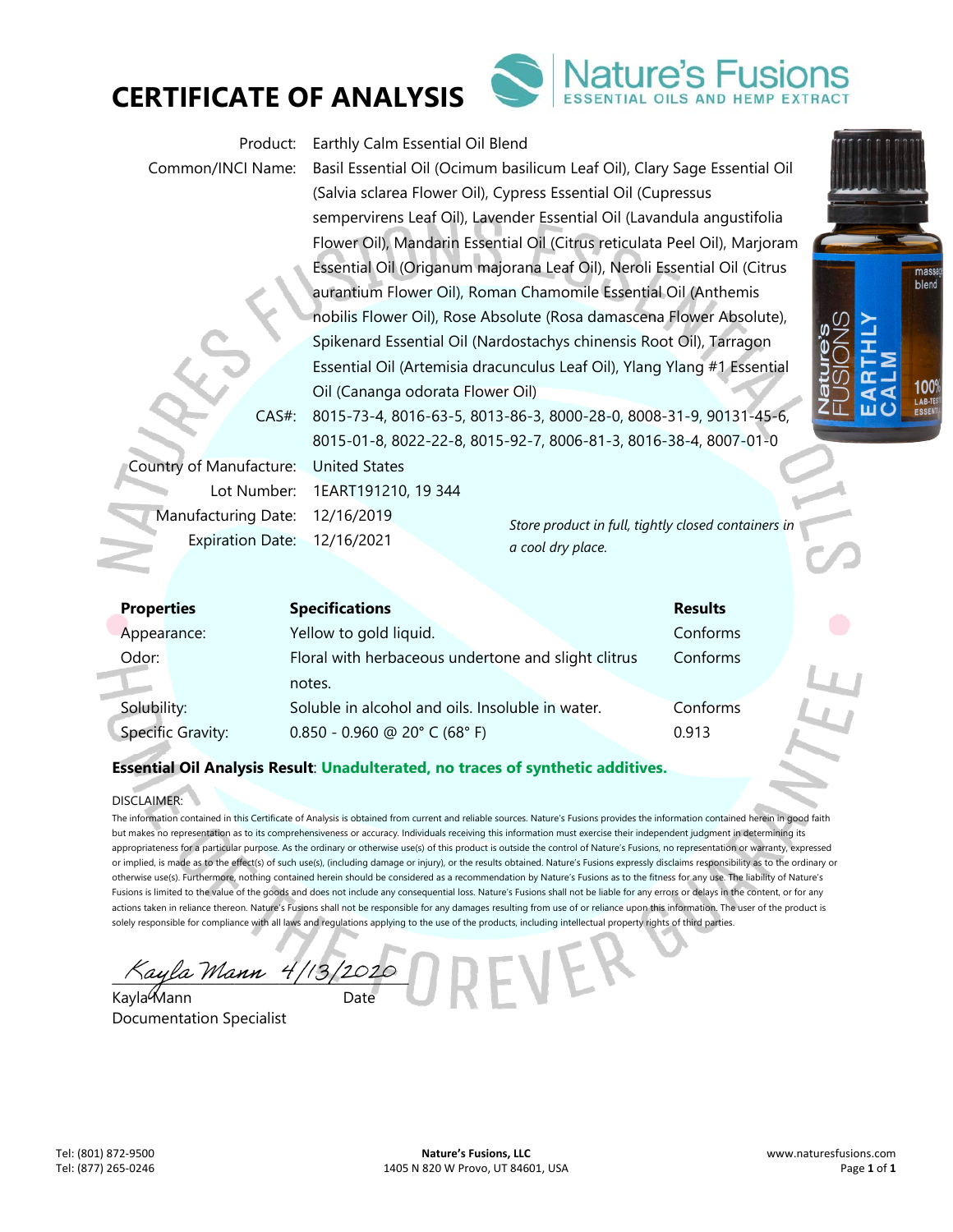



| Product:                   | Earthly Calm Essential Oil Blend                                                           |                                                                            |  |
|----------------------------|--------------------------------------------------------------------------------------------|----------------------------------------------------------------------------|--|
| Common/INCI Name:          |                                                                                            | Basil Essential Oil (Ocimum basilicum Leaf Oil), Clary Sage Essential Oil  |  |
|                            | (Salvia sclarea Flower Oil), Cypress Essential Oil (Cupressus                              |                                                                            |  |
|                            |                                                                                            | sempervirens Leaf Oil), Lavender Essential Oil (Lavandula angustifolia     |  |
|                            |                                                                                            | Flower Oil), Mandarin Essential Oil (Citrus reticulata Peel Oil), Marjoram |  |
|                            |                                                                                            | Essential Oil (Origanum majorana Leaf Oil), Neroli Essential Oil (Citrus   |  |
|                            |                                                                                            | aurantium Flower Oil), Roman Chamomile Essential Oil (Anthemis             |  |
|                            | nobilis Flower Oil), Rose Absolute (Rosa damascena Flower Absolute),                       |                                                                            |  |
|                            | Nature's<br>FHSIONS<br>Spikenard Essential Oil (Nardostachys chinensis Root Oil), Tarragon |                                                                            |  |
|                            |                                                                                            | Essential Oil (Artemisia dracunculus Leaf Oil), Ylang Ylang #1 Essential   |  |
|                            | Oil (Cananga odorata Flower Oil)                                                           |                                                                            |  |
| $CAS#$ :                   | 8015-73-4, 8016-63-5, 8013-86-3, 8000-28-0, 8008-31-9, 8015-01-8,                          |                                                                            |  |
|                            | 8016-38-4, 8015-92-7, 8007-01-0, 8022-22-8, 90131-45-6, 8006-81-3                          |                                                                            |  |
| Country of Manufacture:    | <b>United States</b>                                                                       |                                                                            |  |
| Lot Number:                | EART19A                                                                                    |                                                                            |  |
| Manufacturing Date:        | 2/21/2019                                                                                  | Store in air tight container; in a cool dry area;                          |  |
| Expiration Date: 2/21/2021 |                                                                                            | away from direct sunlight.                                                 |  |
|                            |                                                                                            |                                                                            |  |



#### DISCLAIMER:

The information contained in this Certificate of Analysis is obtained from current and reliable sources. Nature's Fusions provides the information contained herein in good faith but makes no representation as to its comprehensiveness or accuracy. Individuals receiving this information must exercise their independent judgment in determining its appropriateness for a particular purpose. As the ordinary or otherwise use(s) of this product is outside the control of Nature's Fusions, no representation or warranty, expressed or implied, is made as to the effect(s) of such use(s), (including damage or injury), or the results obtained. Nature's Fusions expressly disclaims responsibility as to the ordinary or otherwise use(s). Furthermore, nothing contained herein should be considered as a recommendation by Nature's Fusions as to the fitness for any use. The liability of Nature's Fusions is limited to the value of the goods and does not include any consequential loss. Nature's Fusions shall not be liable for any errors or delays in the content, or for any actions taken in reliance thereon. Nature's Fusions shall not be responsible for any damages resulting from use of or reliance upon this information. The user of the product is solely responsible for compliance with all laws and regulations applying to the use of the products, including intellectual property rights of third parties.

 $\pi$ ayla Mann  $8/28/2019$ 

Kayla⁄Mann Date Documentation Specialist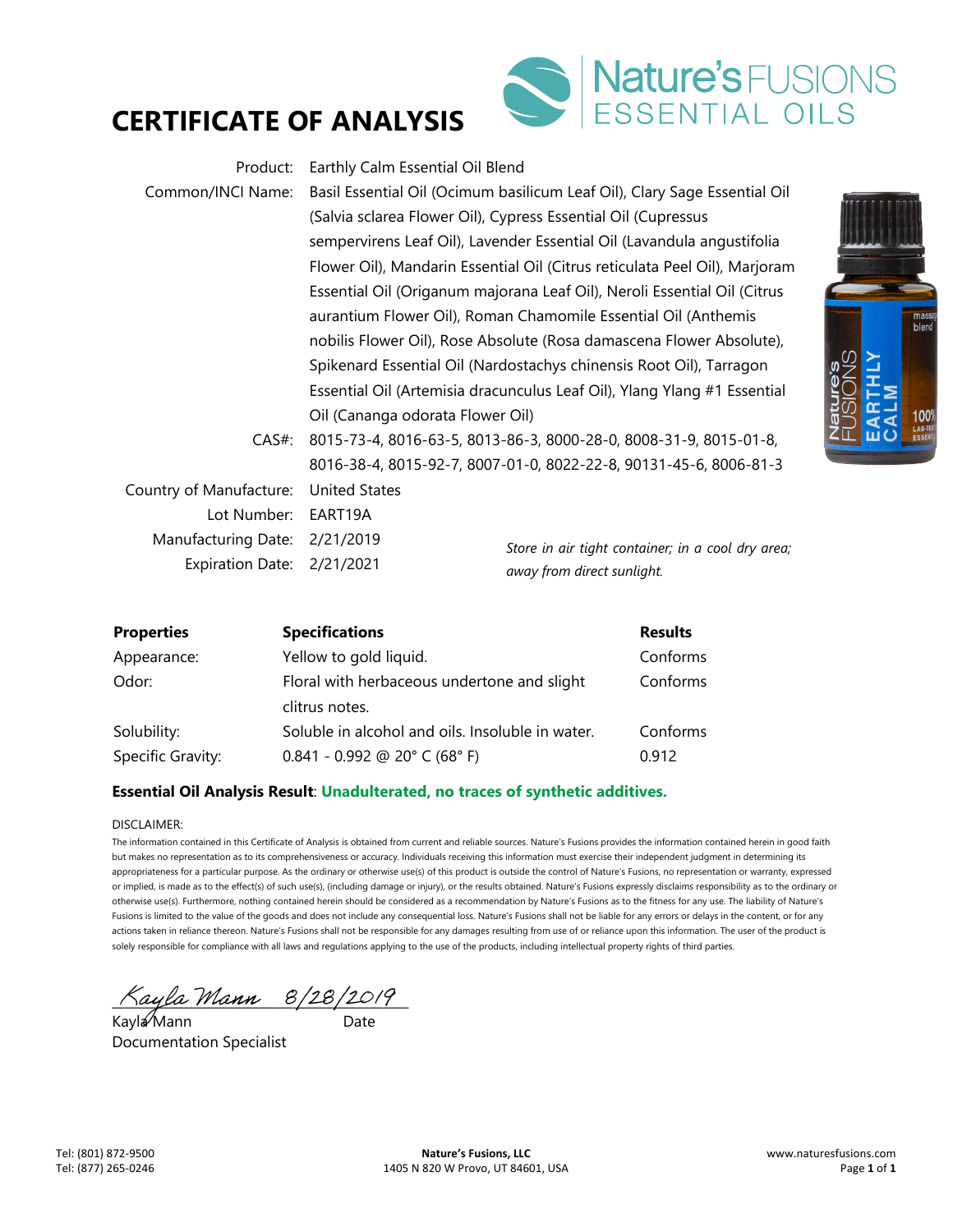



| Product:                | Earthly Calm Essential Oil Blend                                                |                                                                            |  |
|-------------------------|---------------------------------------------------------------------------------|----------------------------------------------------------------------------|--|
| Common/INCI Name:       |                                                                                 | Basil Essential Oil (Ocimum basilicum Leaf Oil), Clary Sage Essential Oil  |  |
|                         |                                                                                 | (Salvia sclarea Flower Oil), Cypress Essential Oil (Cupressus              |  |
|                         |                                                                                 | sempervirens Leaf Oil), Lavender Essential Oil (Lavandula angustifolia     |  |
|                         |                                                                                 | Flower Oil), Mandarin Essential Oil (Citrus reticulata Peel Oil), Marjoram |  |
|                         |                                                                                 | Essential Oil (Origanum majorana Leaf Oil), Neroli Essential Oil (Citrus   |  |
|                         |                                                                                 | aurantium Flower Oil), Roman Chamomile Essential Oil (Anthemis             |  |
|                         | nobilis Flower Oil), Rose Absolute (Rosa damascena Flower Absolute),            |                                                                            |  |
|                         | Nature's<br>Spikenard Essential Oil (Nardostachys chinensis Root Oil), Tarragon |                                                                            |  |
|                         |                                                                                 | Essential Oil (Artemisia dracunculus Leaf Oil), Ylang Ylang #1 Essential   |  |
|                         | Oil (Cananga odorata Flower Oil)                                                |                                                                            |  |
| $CAS#$ :                | 8015-73-4, 8016-63-5, 8013-86-3, 8000-28-0, 8008-31-9, 8015-01-8,               |                                                                            |  |
|                         |                                                                                 | 8016-38-4, 8015-92-7, 8007-01-0, 8022-22-8, 90131-45-6, 8006-81-3          |  |
| Country of Manufacture: | <b>United States</b>                                                            |                                                                            |  |
| Lot Number:             | EART18A                                                                         |                                                                            |  |
| Manufacturing Date:     | 12/14/2018                                                                      | Store product in full, tightly closed containers in                        |  |
| <b>Expiration Date:</b> | 12/14/2020                                                                      | a cool dry place.                                                          |  |
|                         |                                                                                 |                                                                            |  |



| <b>Properties</b> | <b>Specifications</b>                            | <b>Results</b> |
|-------------------|--------------------------------------------------|----------------|
| Appearance:       | Yellow to gold liquid.                           | Conforms       |
| Odor:             | Floral with herbaceous undertone and slight      | Conforms       |
|                   | clitrus notes.                                   |                |
| Solubility:       | Soluble in alcohol and oils. Insoluble in water. | Conforms       |
| Specific Gravity: | $0.841 - 0.992$ @ 20° C (68° F)                  | 0.912          |

#### DISCLAIMER:

The information contained in this Certificate of Analysis is obtained from current and reliable sources. Nature's Fusions provides the information contained herein in good faith but makes no representation as to its comprehensiveness or accuracy. Individuals receiving this information must exercise their independent judgment in determining its appropriateness for a particular purpose. As the ordinary or otherwise use(s) of this product is outside the control of Nature's Fusions, no representation or warranty, expressed or implied, is made as to the effect(s) of such use(s), (including damage or injury), or the results obtained. Nature's Fusions expressly disclaims responsibility as to the ordinary or otherwise use(s). Furthermore, nothing contained herein should be considered as a recommendation by Nature's Fusions as to the fitness for any use. The liability of Nature's Fusions is limited to the value of the goods and does not include any consequential loss. Nature's Fusions shall not be liable for any errors or delays in the content, or for any actions taken in reliance thereon. Nature's Fusions shall not be responsible for any damages resulting from use of or reliance upon this information. The user of the product is solely responsible for compliance with all laws and regulations applying to the use of the products, including intellectual property rights of third parties.

 $\land$ ayla Mann  $8/28/2019$ 

Kayla⁄Mann Date Documentation Specialist